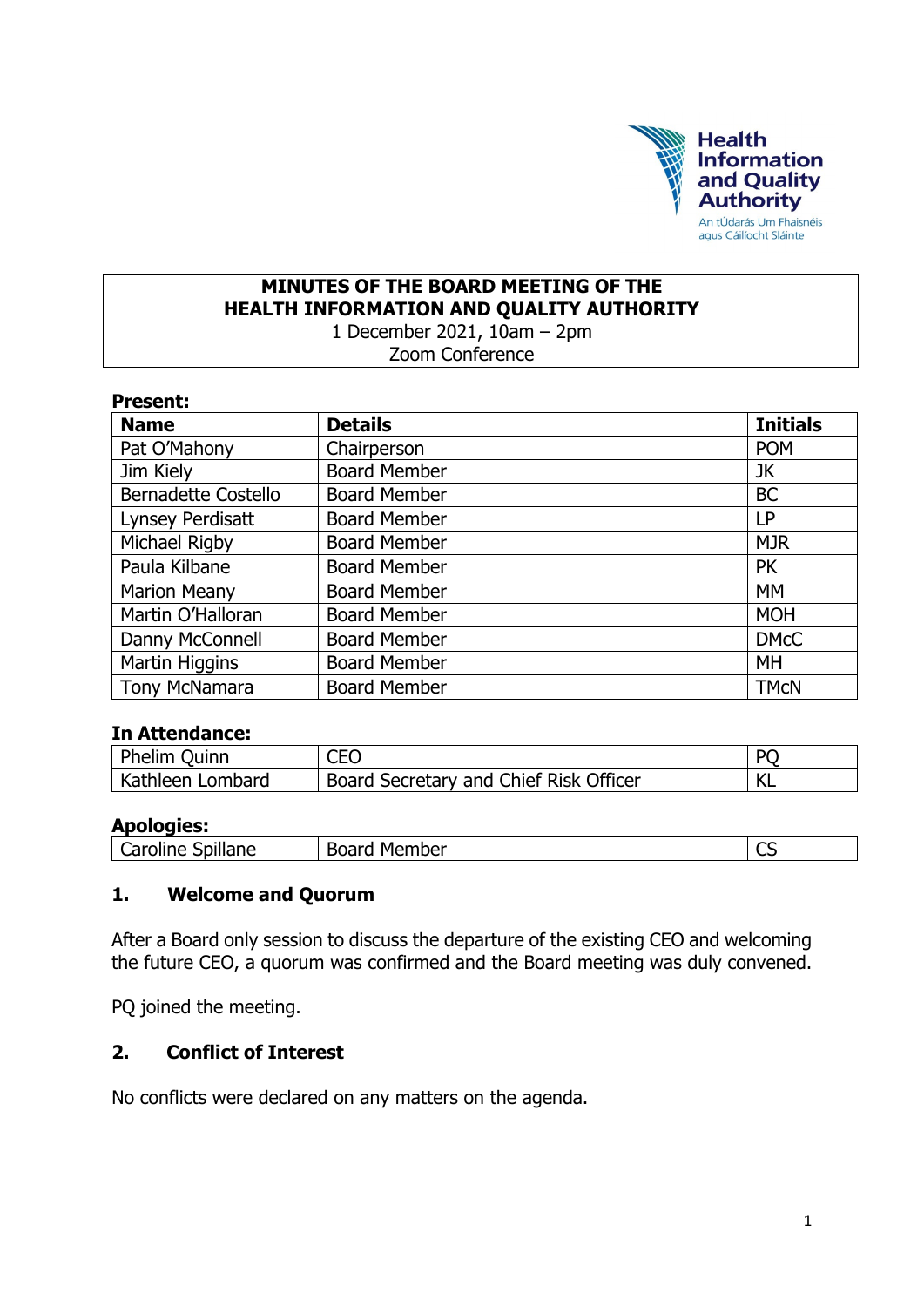# **3. Board minutes**

## 3.1 Minutes of Board meeting of 29 September 2021

The minutes of the meeting of 29 September 2021 were reviewed by the Board and it was agreed that they were an accurate record of the meeting. MH proposed approval of the minutes and DMcC seconded the proposal; **accordingly it was resolved that the minutes of 29 September be approved by the Board.**

#### 3.2 Minutes of Board meeting of 15 October 2021

The minutes of the meeting of 15 October 2021 were reviewed by the Board and it was agreed that they were an accurate record of the meeting. MOH proposed approval of the minutes and BC seconded the proposal; **accordingly it was resolved that the minutes of 15 October 2021 be approved by the Board.**

3.3 Formal note of email approval for award of a tender for managed support services (ICT)

The email approval by the Board (7 October 2021) for the award of tender for managed ICT support services to HIQA was formally noted for the minutes.

3.4 Formal note of email approval for application of the seal to the Chief Inspector certificate of authorisation

The email approval by the Board (1 October 2021) for the application of the seal to the certificate of appointment for the Chief Inspector was formally noted for the minutes.

## **4. Review of Actions**

In relation to the action to meet with the Secretary General of the Department of Health (DoH) to provide a briefing on the Health information position paper, it was noted that HIQA's Director of Health Information and Standards will meet with Barry Lowry, Chief Information Officer at the Department of Public Expenditure and Reform (DPER) early in the New Year. Updates on the other actions were included on the review of actions paper.

It was noted that there are important issues requiring discussion with senior officials in the DoH including health information/eHealth agenda and changes in the nature of nursing home ownership. It was agreed that a letter should issue to the DOH in respect of the HI position paper.

## **5. Matters arising**

There were no matters arising.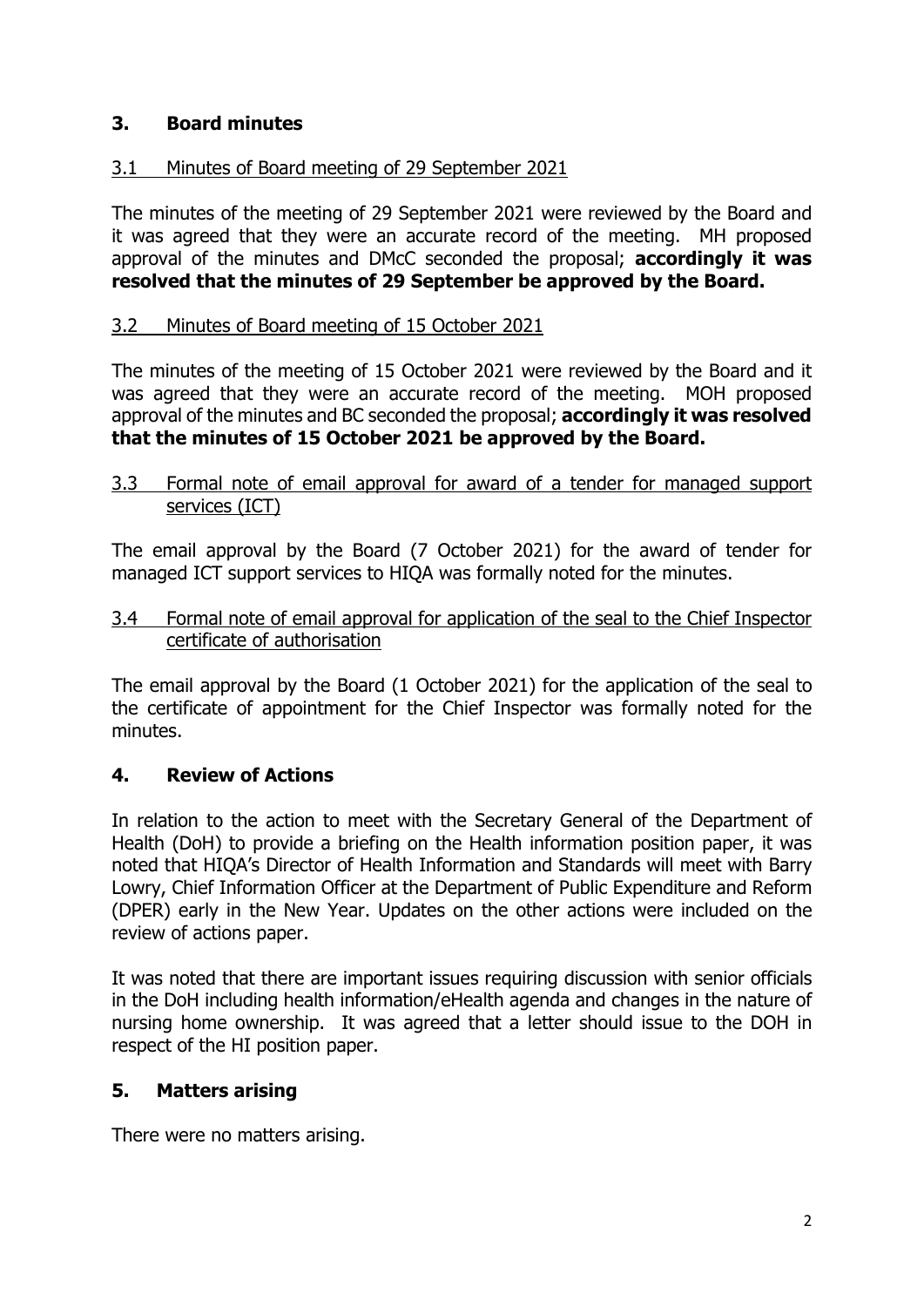# **6. Health and safety matters**

There were no reportable Health and Safety matters since the last Board meeting.

# **7. CEO's Report – key strategic and operational matters**

Carol Grogan (CG) Chief Inspector (CI) joined the meeting for this item as some items on the CEO's report are relevant to regulatory activities. PQ highlighted the following items from his report:

#### - COVID-19 response

A communication issued to all staff in November requesting that they work from home due to the deteriorating public health situation and the statement issued by the government and public health officials. A small essential group of staff continue to work in the office for operational reasons.

- Regulation of Health and Social Care Correspondence with the Minister on aspects of service provision in nursing homes is included in the Board papers.

The deadline for compliance with the standard relating to the physical environment of residents in nursing homes is 31 December 2021. PQ reminded the Board that the requirement to comply with these standards was deferred in 2015 by SI 293/2016. The Chief Inspector's report provides further detail on this matter.

It was noted by the Board that this is a very important milestone and will require close management by HIQA over the coming year.

- Direct provision

Meetings are taking place with officials from the Department of Children, Equality, Disability, Integration and Youth (DoCEDIY) on the commencement of the Inspection of Direct Provision centres. Sanction has not yet been received for the posts required to establish the function.

- Regulatory and legislative reform Communication on regulatory and legislative reform is continuing through the bilateral group established by DoH. Work on the nursing home sectoral analysis is progressing and will be completed in Quarter 2, 2022. The Oversight group established to oversee the implementation of the Nursing Home Expert Panel's report is expected to be stood down early in 2022.
- Legislative commencements A number of planned legislative commencements are being progressed including the Human Tissue Bill and the Statutory Homecare Scheme. Delays in the commencement of regulation of Children's residential centres continue and the Patient Safety Bill is likely to be commenced in early 2023.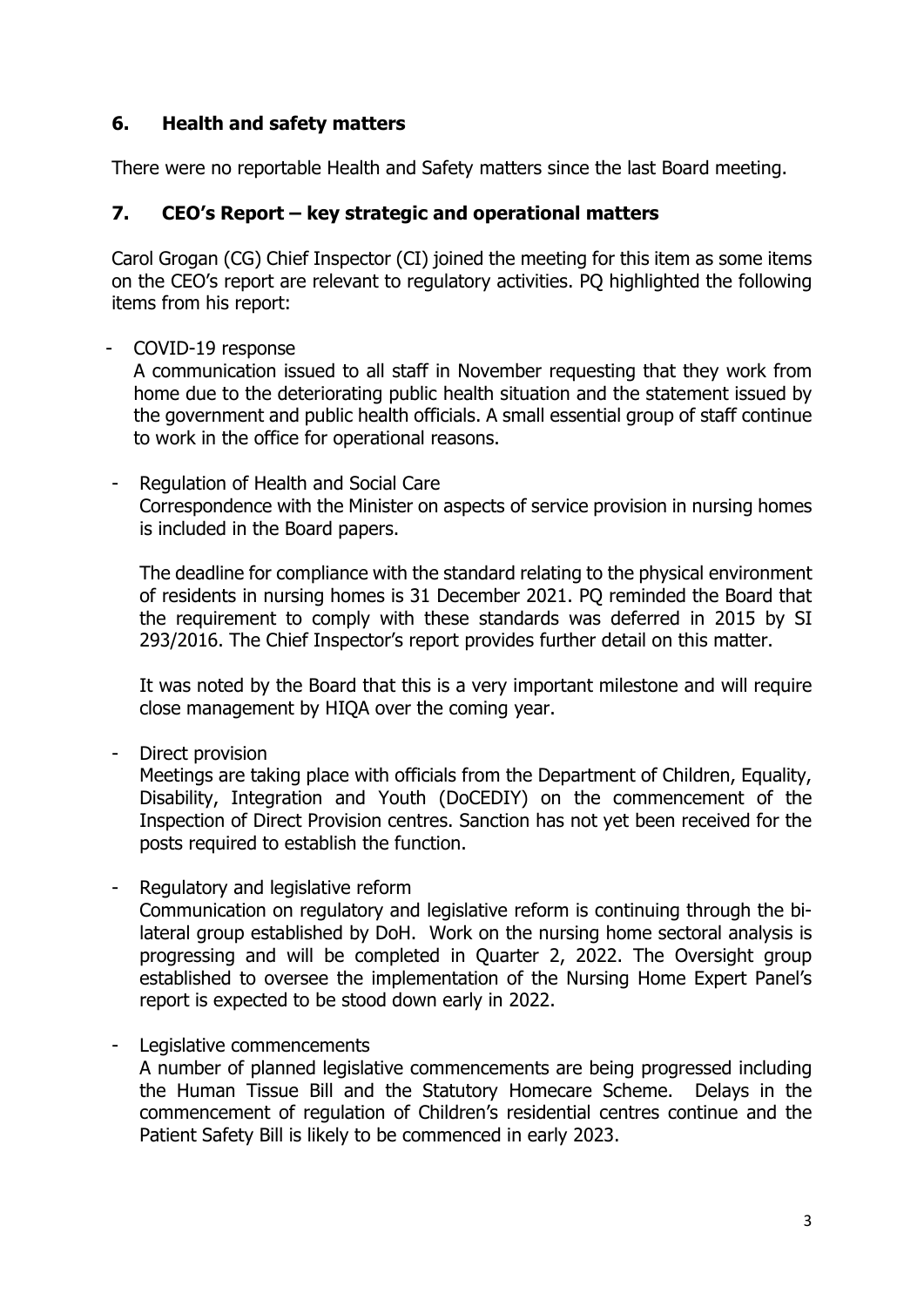- The HTA Directorate

Significant work is underway in the HTA directorate including -

- o four evidence syntheses (COVID-19) requested by NPHET have been published since the September Board meeting
- $\circ$  a collaboration with the Italian HTA agency has been arranged which will provide a unique opportunity for skills transfer and information exchange and
- o a systematic review of ethical frameworks used in policy making in the context of screening has been published.
- Health Information and Standards Directorate (HIS)

The Standards team has commenced the development of National Standards for Home Care Support services but there are concerns about the narrow scope of the draft government regulations which may lead to fragmented or partial regulation of the services.

It was suggested by the Board that a practical solution to the narrow scope could be achieved through the development of standards which would identify key components of homecare services and these could be monitored by grouping relevant themes.

PQ advised that HIQA would be taking a broader approach reflecting the approach suggested.

- Corporate Plan 2022-2024

The draft corporate plan is before the Board for approval.

- Business Plan 2022

The draft Business plan is before the Board for approval.

- HR strategic issues

Significant progress has been made on the Organisational restructure and good progress has also been made on the development of a new working model for HIQA. Detailed updates on these projects were provided at the recent Resource Oversight Committee.

- HIQA's contribution to the pandemic

It was noted that HIQA's contribution in terms of the national response to the pandemic is significant and should be preserved.

- Support projects -

to enable smooth transition arrangements in the context of the major organisational changes have been identified. These include two critical work streams and are included under a separate agenda item.

- Scheme of delegation

PQ advised the Board that it will be necessary for the Board to delegate HIQA's functions to the new CEO from 1 January 2022.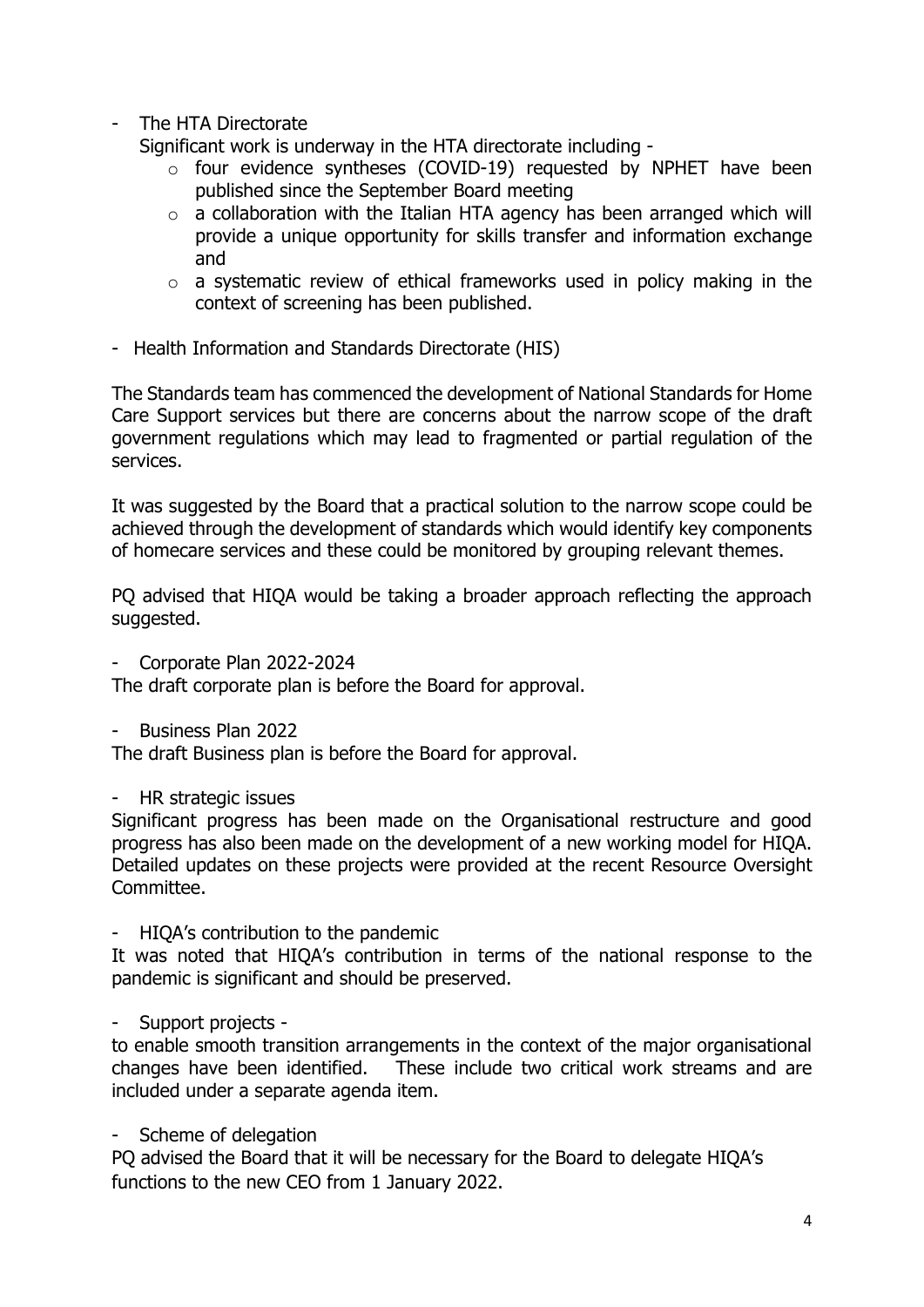The full scheme of delegation will come to the January Board meeting.

- Memoranda of Understanding (MOUs)

In the context of the MOUs, the Board queried why the MOU with An Garda Siochána has not been finalised. PQ advised that while HIQA had written to An Garda Siochána on a number of occasions there has been no further progression on the MOU. It was confirmed that a further communication seeking to advance the MOU will be issued.

It was also noted that reasons should be provided where MOUs have been terminated (e.g. relating to discrete pieces of work).

- Details of publications, corporate governance developments, stakeholder engagement activities and complaints management are included in the report.

In the context of academic publications, it was clarified that one of the strategic objectives is to develop capacity and capability for research excellence and the development of structures to support HIQA's growing participation in research.

PQ also highlighted a number of other matters including:

- the achievement of the Excellence Through People award
- information as it relates to a personal injury award and
- the removal of the DDTS paper from the agenda, explaining that the paper was not ready yet to bring to the Board.

The Chairperson thanked PQ for a comprehensive report and noted that key items will be revisited under separate agenda items during the meeting. It was also acknowledged by the Board that this was the final report from PQ as CEO.

# **8. Chief Inspector (CI) report**

CG referred the Board to the Chief Inspector's report and highlighted the following:

- Designated centres for older persons (DCOP)
	- o Most nursing homes have managed to contain the spread of infections to small numbers. However, despite high vaccination levels among staff and residents, COVID-19 continues to have a significant impact on a small number of nursing homes
	- o Key issues such as the availability of staffing support for nursing homes during the immediate crisis, the availability of testing for staff and residents and the admission of residents to nursing homes with a COVID-19 outbreak were raised with Minister Butler at a recent multi-agency meeting and
	- o An update on the status of SI 293 which will expire on 31 December 2021 means that providers will be required to comply with Regulation 24(1) and Regulation 17 from 1 January. A report on the current compliance status of nursing homes with these regulations is being finalised and the Chief Inspector will write to Minister Butler advising on the matter.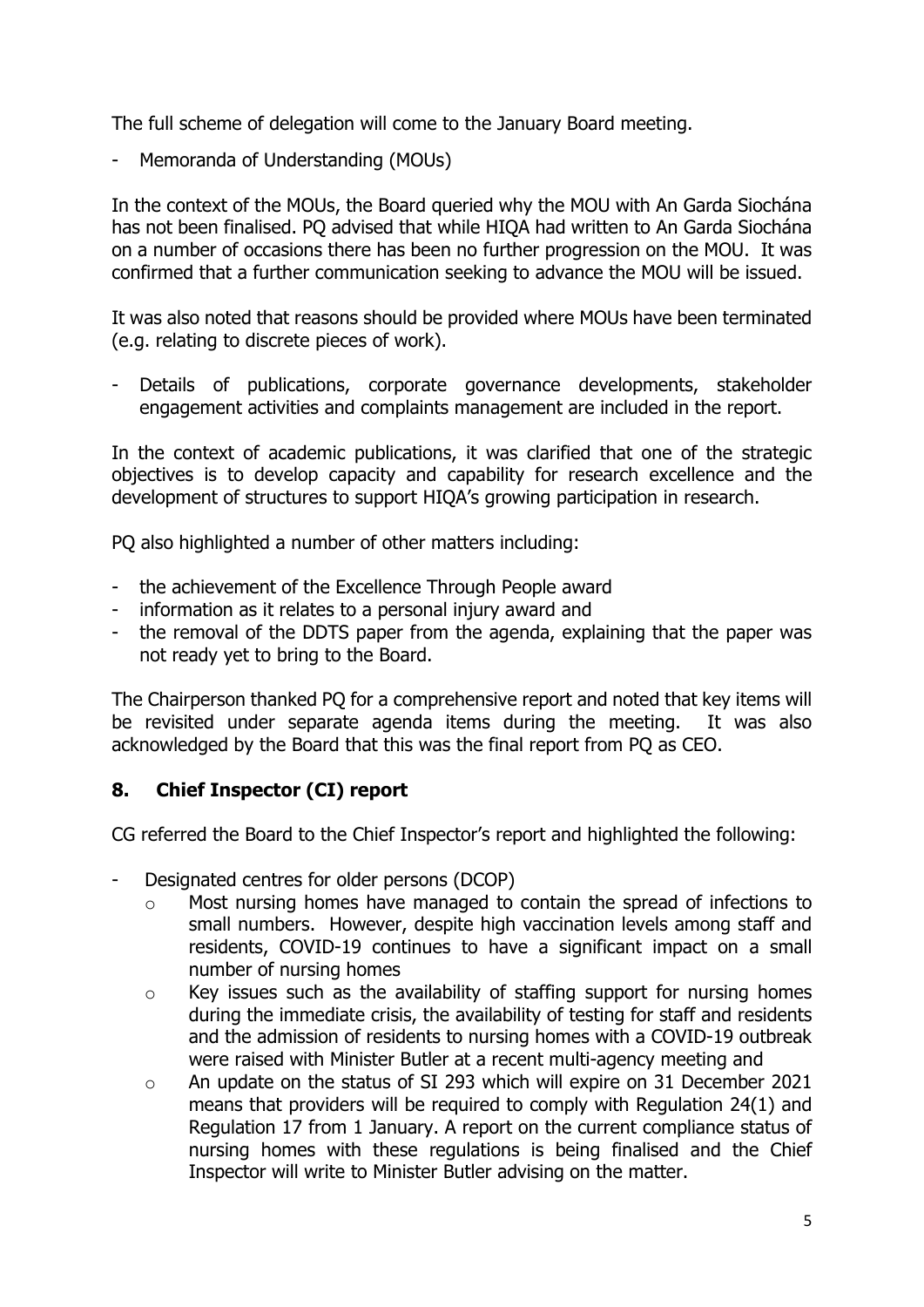- Designated centres for people with a disability (DCD) including
	- o A summary of the status of COVID-19 cases in designated centres for people with a disability
	- o Webinars held for providers during October 2021 on compliance with Regulation 27 (infection prevention and control) and
	- o The cancellation of registration of a centres under section 51 of the Health Act 2007.
- Children's services
	- o An overview report of foster care services was published at the end of September 2021 which showed that compliance with foster care standards had improved
	- o Following the cyber-attack in May 2021, routine inspections of foster care and child protection and welfare services were paused, but recommenced at the end of July.

The Board made a number of observations on the Chief Inspector's report and the following clarifications were provided in response:

- The narrow scope of homecare regulation needs continued engagement
- Compliance on the regulations relating to the physical environment can only be reported from 1 Jan when those regulations become legally applicable, but from that date, the focus of inspections will be on noncompliant centres
- Regulatory action may lead to centres reducing the number of beds to achieve compliance
- It will be important that there is an understanding amongst key stakeholders around the regulations in terms of the space allocation per person in nursing homes and how there is little room for personal effects
- Notifiable events includes instances of restricted practice
- A thematic inspection programme on restricted practice will be recommenced as part of overall inspection planning and
- Work is ongoing with the National Treatment Purchase Fund (NTPF), at the request of the Minister, in relation to an analysis of the nursing home sector that should inform future planning and policy as it relates to long term residential services for older people.

The Chairperson thanked CG for her first report to the Board as Chief Inspector of Social Services. CG left the meeting at this point.

# **9. Report from Board Committees**

## Resource Oversight Committee (ROC) 25 November

The Chair of the ROC, Lynsey Perdisatt (LP), reported that the Committee had considered: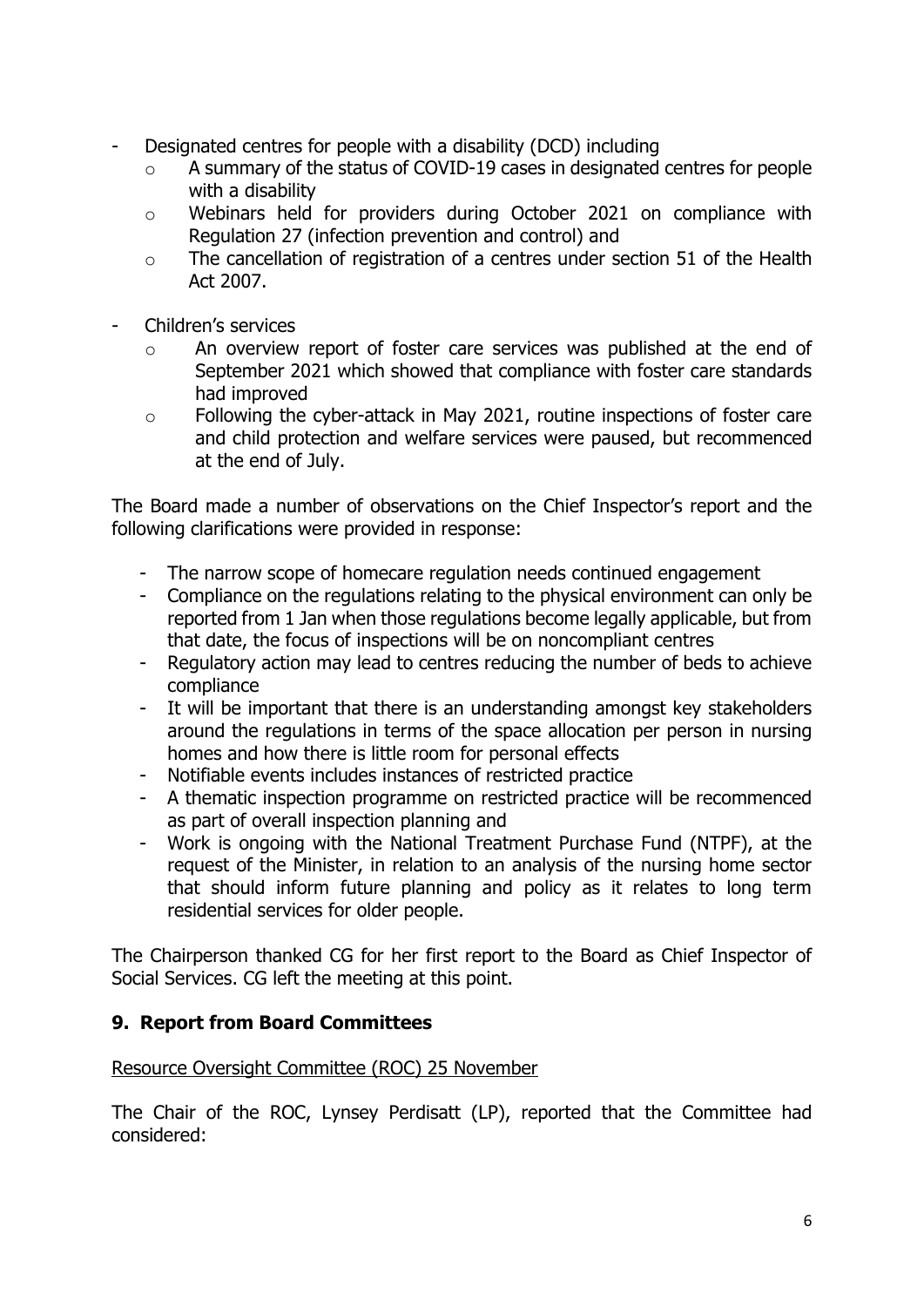- A presentation on a gap analysis on the ISO9001:2015 quality standard which assessed HIQA's approach to quality and risk and the plans to further develop quality and risk management in HIQA
- An update on the organisational restructure project where good progress is evident
- A detailed presentation on the work underway on the development of a future blended working model for HIQA
- A report on the delivery of objectives for 2021, for which the committee provides oversight, including a human capital report
- An update on the delivery of the DDTS and in that context, LP advised the Board that she had met with the Chair of the ARGC and the Board secretary to ensure that the respective committees are reviewing relevant indicators for the DDTS programme of work such as spend and resources and
- Assurances from management on the controls for the functions carried out by Operations, Communications and the Information Division.

# Audit Risk and Governance Committee (ARGC) 23 November

In the absence of the Chair of the ARGC, BC and KL reported that the Committee had, at its recent meeting:

- Met with DHKN, who were contracted by the Comptroller and Auditor General, to audit the 2020 audit accounts. DHKN reported on the audit and it was noted that it was a positive audit report with no significant findings
- Received a follow up report on previous internal audit recommendations presented the internal auditor
- Received an update on a number of audits underway including audits of internal controls, project management and cyber security. It was noted that the audit on internal controls is more comprehensive than previous audits
- Received a detailed presentation on financial performance to the end of October – which is included in the Board papers under the finance report item and
- An annual assurance report from the CEO on the controls in place for managing the business of HIQA.

# SIRT Committee 17 November

The Chair of the SIRT Committee, Michael Rigby (MJR), advised the Board that the quality and quantity of the work presented to the SIRT committee was excellent. He advised that key items that the Committee reviewed are before the Board for approval including:

- The Draft National Standards for Children's Social Care services and
- The process outline for the HTA of Immunodeficiency (SCID) to the National New-born Bloodspot Screening Programme.

The committee had also received assurances on the management controls for the HTA and HIS functions.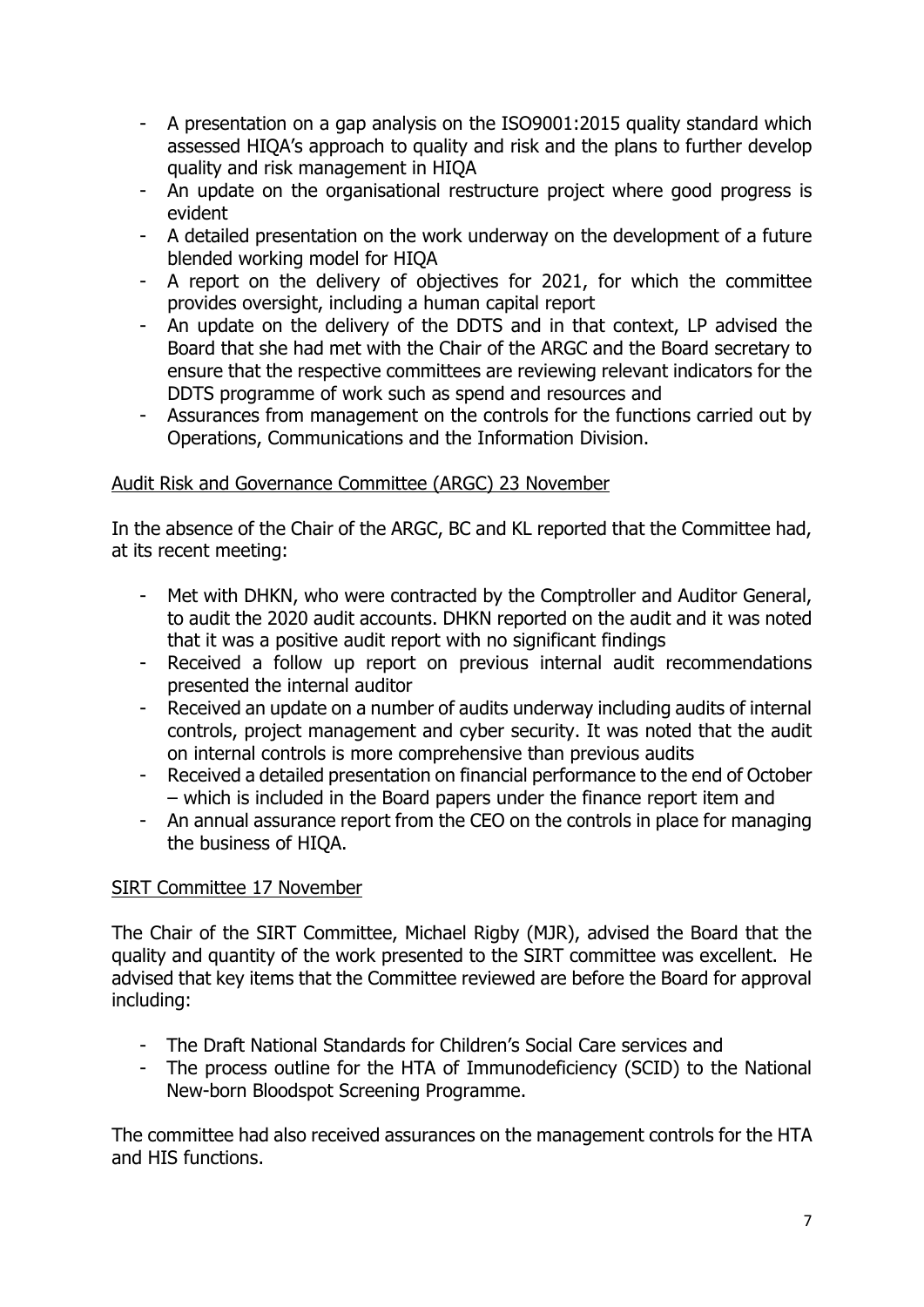#### Regulation Committee 19 November

The Chair of the Regulation Committee (JK) reported that much of what the Committee considered had been discussed during the Chief Inspector's report which included the concerns on the scope of draft scheme for homecare regulation and the issues being experienced in nursing homes such as availability of staffing support, the availability of testing and the admission of residents to nursing homes with a COVID-19 outbreak. The committee noted that these issues were appropriately escalated.

In addition, the committee received assurances on the management controls for health and social care functions.

The Chairperson thanked the Committee Chairs for their reports and acknowledged the value of the oversight work in supporting the work of the Board.

#### Change to ARGC Committee

The Chairperson advised the Board that the appointment period of three years for the Chair of the ARGC expired at the end of November. He expressed his gratitude to CS for her work in chairing the committee. He proposed that BC would be appointed as the new chair of the committee for a period of three years. TMcN seconded the proposal; **accordingly it was resolved that BC be appointed as Chair of the ARGC for a period of three years be approved by the Board.**

It was noted that the appointment period will commence from 1 December 2021.

## **10. Corporate plan 2022-2024**

SA joined the meeting at this point. PQ advised the Board that this is the final version of the corporate plan, which has taken account of the feedback from the public consultation process.

SA advised that a summary of the feedback from the internal and external consultation was included in the papers for the Board.

It was suggested that monitoring points for the implementation of the plan should be specific. In addition it was agreed that third party accreditation would be sought in relation to HIQA's quality approach.

It was noted that once approved the Corporate Plan would be forwarded to the Minister for his approval.

MOH proposed that the corporate plan 2022-2024 be approved and LP seconded the proposal; **accordingly it was resolved that the corporate plan 2022-2024 be approved by the Board.**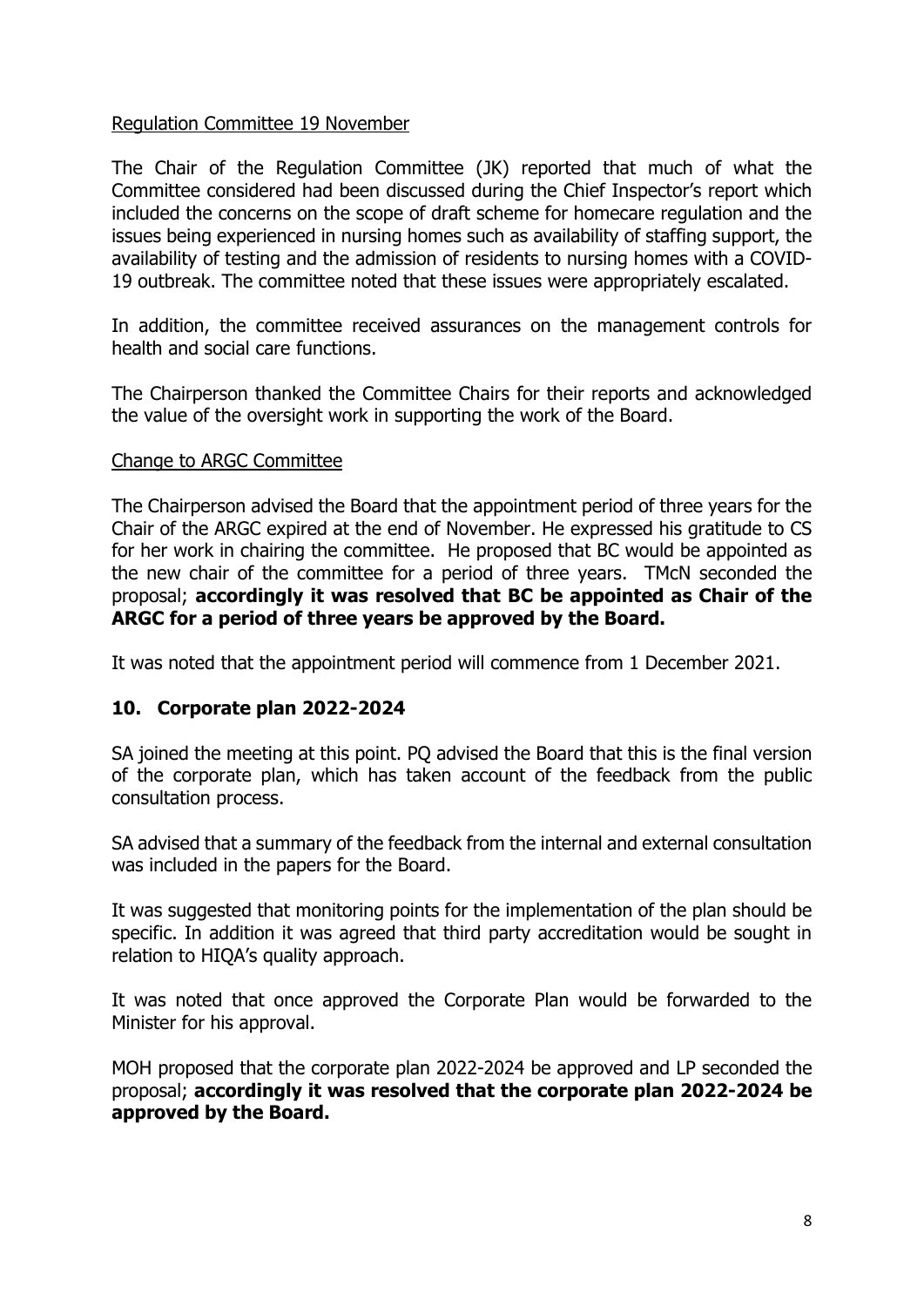# **11. Business Plan 2022**

SA introduced the draft business plan for 2022, advising that this will be the first annual plan of the new corporate plan. SA also clarified that the business plan can only be finally approved when the funding allocation for 2022 is confirmed. In the meantime, Board approval is sought to submit the draft plan to the DoH.

In response to a query regarding the December 2022 timelines for many of the objectives, it was clarified that there are a number of milestones underpinning the objectives which are tracked on the new performance reporting system.

TMcN proposed approval of the draft Business plan for 2022 and MM seconded the proposal; **accordingly it was resolved that the draft business plan 2022 be approved by the Board.**

Items 16 (Finance report) and 17 (Corporate performance report) were taken at this point while SA was in the meeting.

# **12. Corporate support projects**

PQ advised that given the significant changes at senior level, including a new incoming CEO in January 2022, a new Chief Inspector and a new Director of Healthcare, together with an ongoing organisational restructure, a range of significant corporate projects and a number of new legislative commitments, two projects were identified to ensure effective support during the transition period as follows:

# **12.1 Regulatory support project**

This project consists of

- A resource to support key elements of the Prism replacement project to assist with change management arrangements, developing a high level road map, managing interdependencies and developing training
- This resource will also support preparation for the commencement of monitoring of International Protection Accommodation (Direct provision) services including a resource to develop the methodology and framework, a detailed workforce plan, and a communication and a stakeholder engagement plan.

POM proposed approval of the Regulatory Support project and PK seconded the proposal; **accordingly it was resolved that the procuring of a resource to assist management with key elements of the prism replacement project** and the commencement of the monitoring function for Director Provision services **be approved by the Board.**

# **12.2 CEO Transition project**

Due to the delay in the sanction for the post of the CEO, the timely appointment of a new CEO was impacted with the consequence that there is no overlap with the new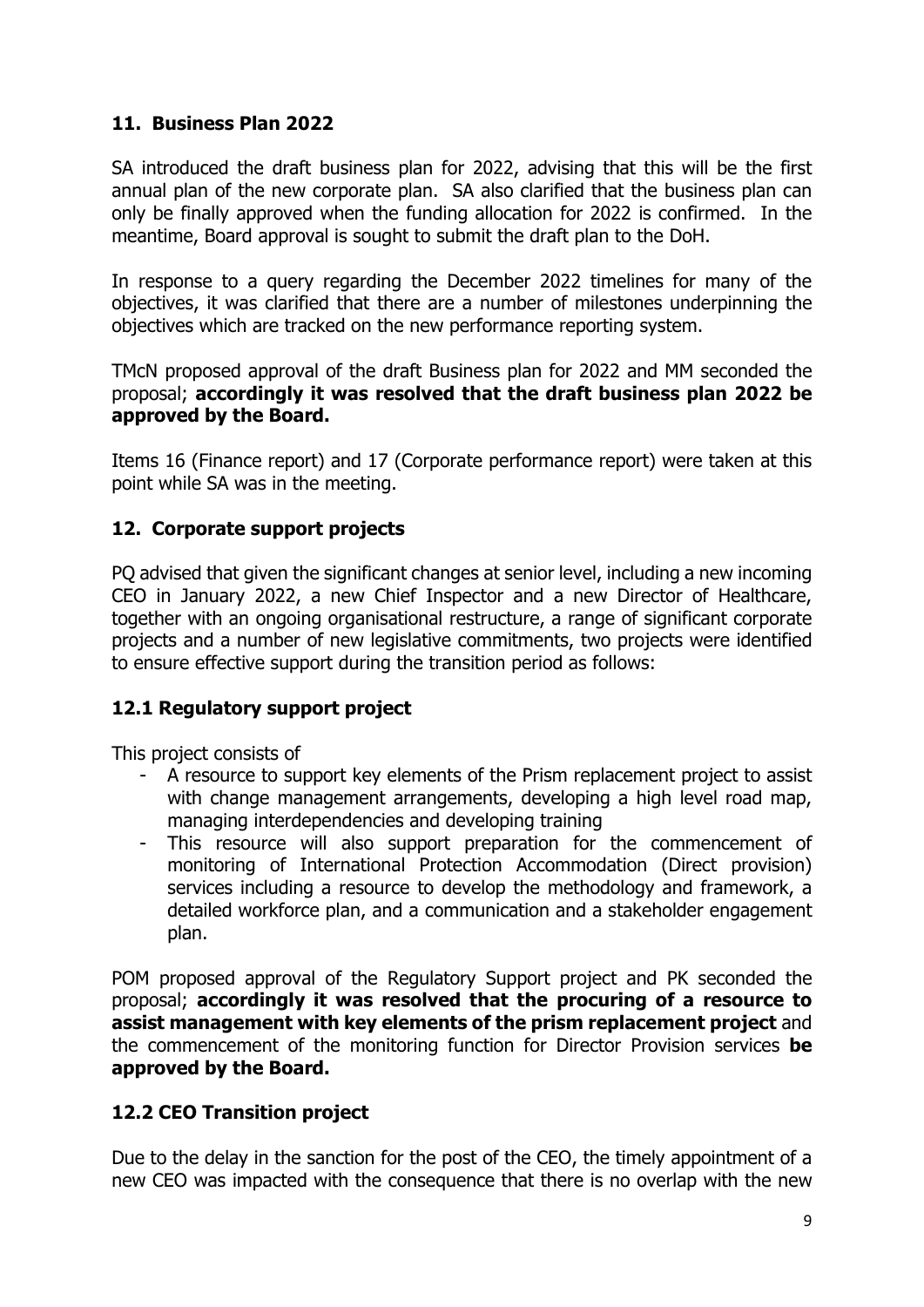CEO to ensure the transfer of organisational knowledge. It was therefore proposed that PQ be retained for 1.5 days per week for a six month period:

This project will consist of the following

- The provision of coaching to the two new executive Directors to support the further development of those Directorates
- To provide support to the ongoing organisational restructure project and to
- Support knowledge transfer to the new CEO

POM proposed approval of the CEO Transition project and TMcN seconded the proposal; accordingly **it was resolved that the CEO Transition project be approved by the Board.**

## **13. Draft National Standards for Children's Social Services**

RF introduced Deirdre Connelly (DC) Standards Development Lead who led on the development of standards and Linda Weir (LW) Standards Manager who oversees the development of these and the National Overarching Standards for the Care and Support of Children, which are currently being developed.

RF highlighted that there is a risk relating to the approval of the standards and explained that the DCEDIY requested an assessment and judgement framework be developed before submitting the standards to the DCEDIY.

MJR, Chair of the SIRT committee advised the Board that the Committee reviewed the Standards in detail. He emphasised that the Standards are significant in that they are framed from the perspective of the child and he commended the innovative approach used in their development. As Chair of the Committee, MJR recommended the approval of the Standards by the Board, noting that the request for tools to support implementation from the DCEDIY will be addressed but stressing the importance of submitting to the Minister with delay.

The Board expressed their strong support for submitting the Standards, given that they are finalised and that other development work will follow in the normal way.

The Board also highlighted that all standards should be developed and framed with the user in mind. It was clarified that the standards team are currently looking at the standards development process and that this approach will be applied to standards, as they are revised on a prioritised basis.

MJR proposed approval of the Standards for Children's Social Services and MM seconded the proposal; **accordingly it was resolved that the Standards for Children's Social Services be approved by the Board.**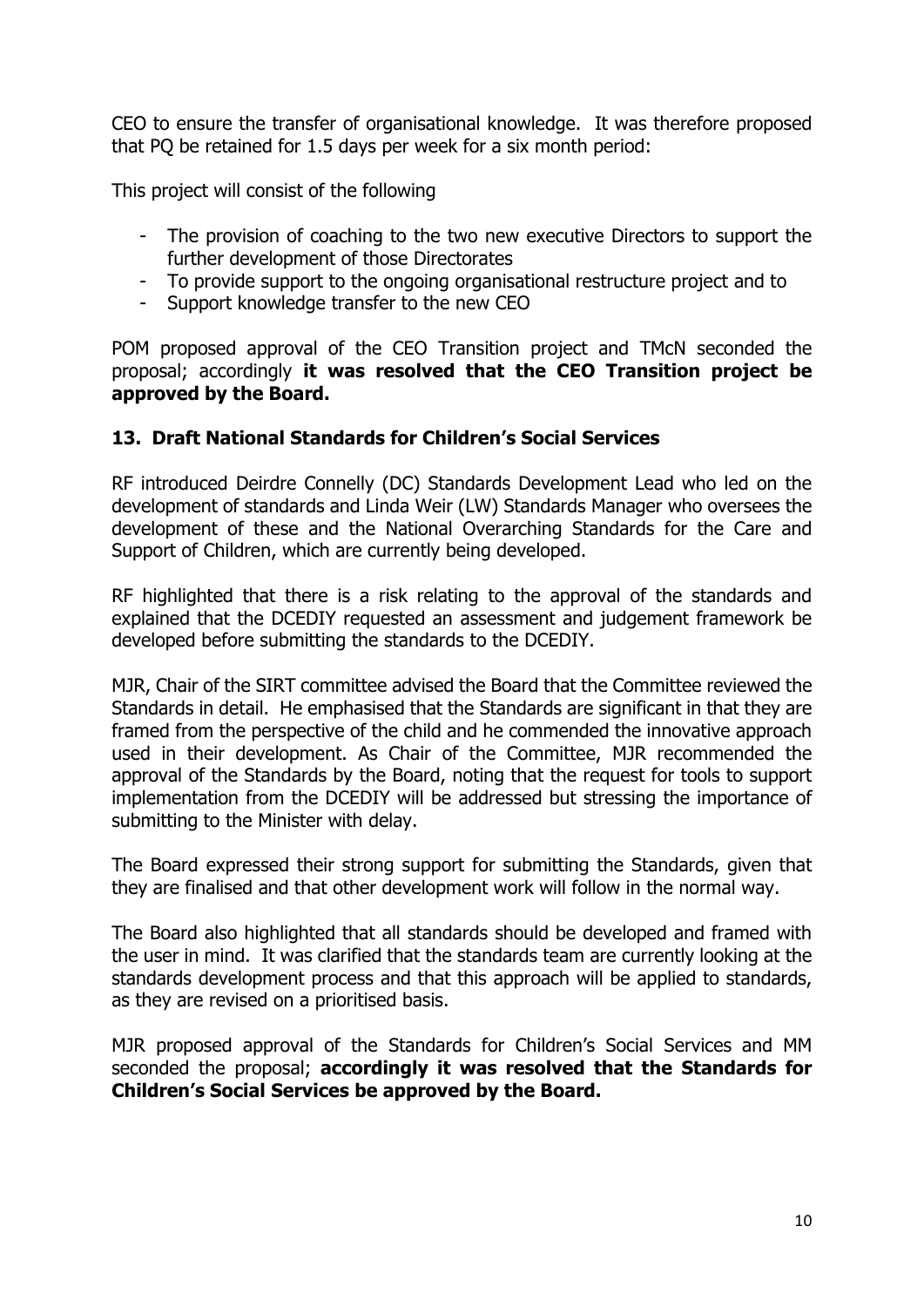## **14. HTA process outline for a HTA of Immunodeficiency (SCID) to the National New-born Bloodspot Screening Programme**

MR, Director of HTA introduced Patricia Harrington (PH) Deputy HTA Director and Dr Laura Comber (LC) Senior HTA Analyst, to the Board. LC presented on the project background and nature of this HTA.

MJR declared that he is a member of the National Screening Advisory committee which is the independent advisory committee established by the Minister to consider population based screening in Ireland but clarified that he has no input into the HTA other than receiving information at the SIRT committee.

He advised that the Committee were satisfied with the HTA process outline and recommended its approval by the Board.

JK proposed approval of the HTA process outline and PK seconded the proposal; **accordingly it was resolved that the HTA process outline for a HTA of Immunodeficiency (SCID) be approved by the Board.**

# **15. Digital and Data Transformation strategy (DDTS) – next steps**

As highlighted by PQ in his report to the Board, the detail around this item has not yet been finalised for presentation to the Board. It was noted that this item will be deferred to a future meeting of the Board.

## **16. Finance Report**

SA referred the Board to a detailed report that was included with the Board papers which set out the financial position at the end of October 2021. It was noted that the finance report was reviewed in detail at the ARGC meeting and that the net point is that there is a variance underspend currently that is likely to continue year end.

## **17. Corporate Performance and Human Capital Reports**

SA presented the exception based corporate performance report which identified the objectives at variance with planned delivery. A short status note is included in the report which explains the variance. Those objectives that have not been delivered as planned will be included as carried forward projects to 2022 business plan.

SA also presented the human capital report to the Board which provides an overview of staff numbers, leavers and joiners, absence rates and sick leave. It was noted that the turnover rates will be kept under review.

The Board thanked SA for the report.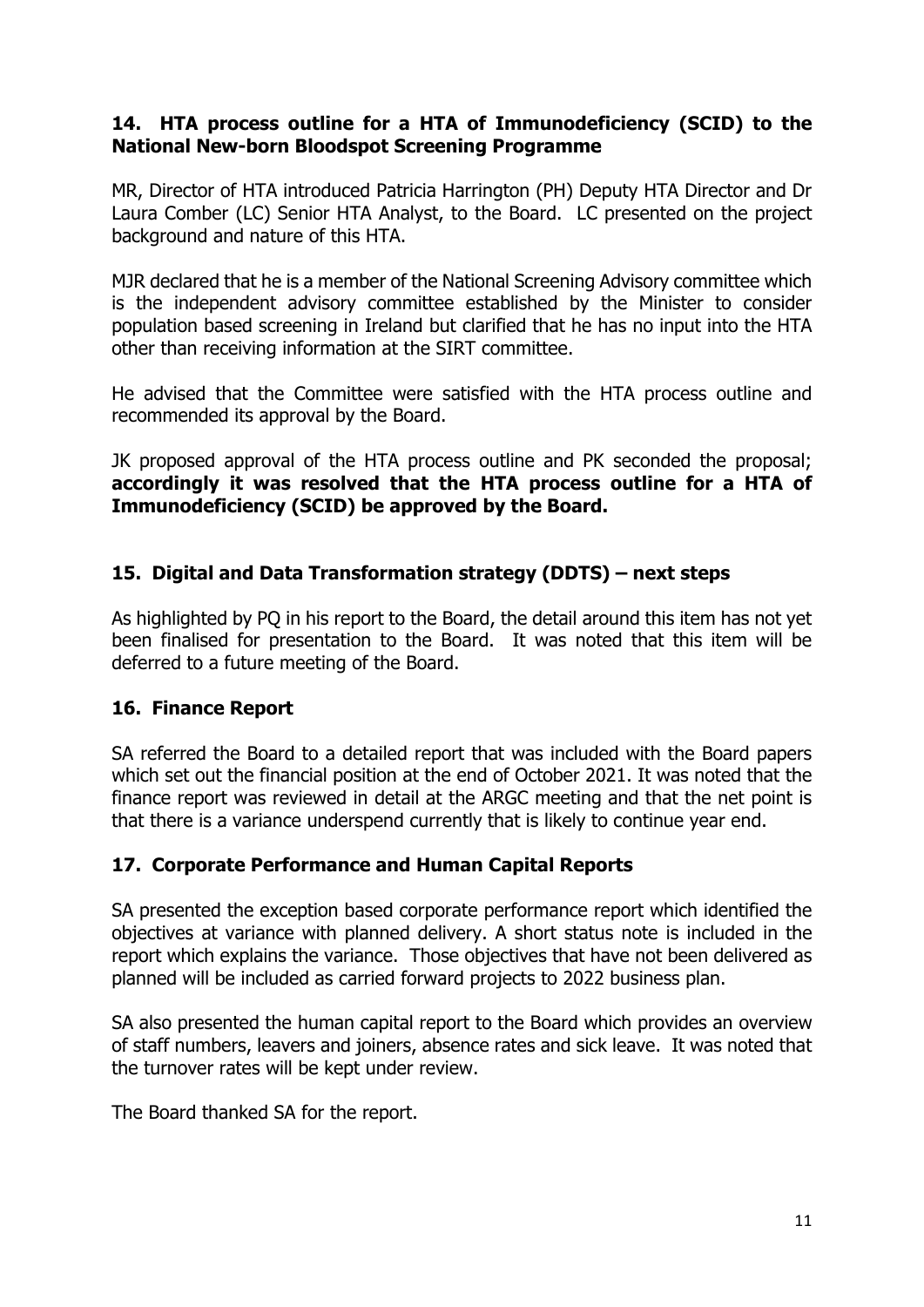# **18. Corporate Risk Report**

KL presented the corporate risk report and highlighted the main changes to the corporate risk register including the closure of 2 risks, together with the rationale for closing these risks.

The Board noted the risk report.

## **19. Chairpersons report**

The Chairperson's report was noted.

#### **20. Any other Business**

KL advised that the Board and committee evaluations process was about to commence and that all Board members complete the relevant questionnaires.

There being no further business, the meeting was closed.

## **Signed**

 $\overline{\phantom{a}}$  , and the contract of the contract of the contract of the contract of the contract of the contract of the contract of the contract of the contract of the contract of the contract of the contract of the contrac Pat O'Mahony **Kathleen Lombard** Chairperson **Board Secretary**